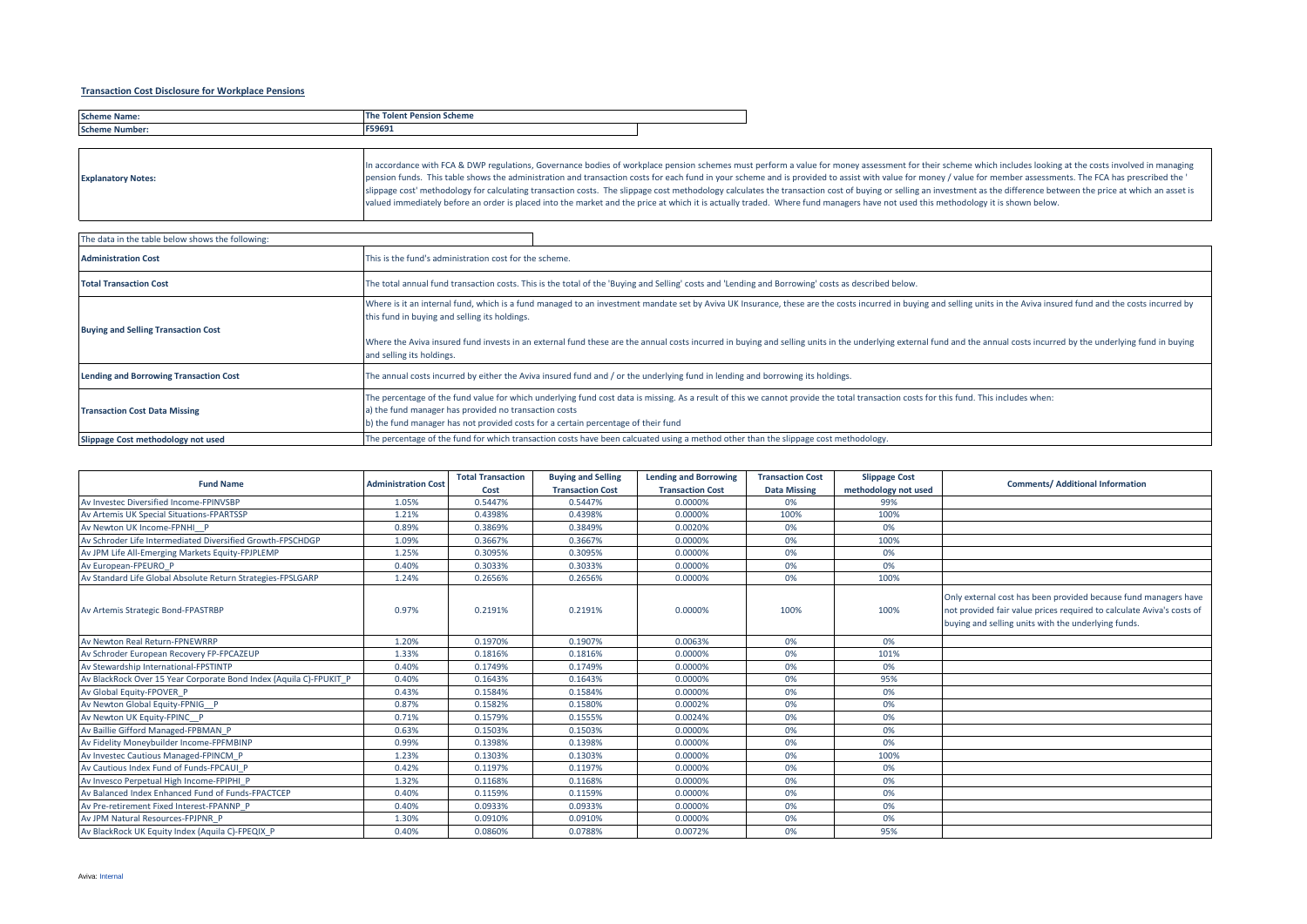| <b>Fund Name</b>                                                     | <b>Administration Cost</b> | <b>Total Transaction</b><br>Cost | <b>Buying and Selling</b><br><b>Transaction Cost</b> | <b>Lending and Borrowing</b><br><b>Transaction Cost</b> | <b>Transaction Cost</b><br><b>Data Missing</b> | <b>Slippage Cost</b><br>methodology not used | <b>Comments/ Additional Information</b>                                                                                                                                                         |
|----------------------------------------------------------------------|----------------------------|----------------------------------|------------------------------------------------------|---------------------------------------------------------|------------------------------------------------|----------------------------------------------|-------------------------------------------------------------------------------------------------------------------------------------------------------------------------------------------------|
| Av Invesco Perpetual Corporate Bond-FPIPCB P                         | 1.06%                      | 0.0801%                          | 0.0801%                                              | 0.0000%                                                 | 0%                                             | 0%                                           |                                                                                                                                                                                                 |
| Av Defensive Index Fund of Funds-FPFOFDIP                            | 0.42%                      | 0.0741%                          | 0.0741%                                              | 0.0000%                                                 | 0%                                             | 0%                                           | Transaction cost information for all the underlying funds held by<br>this fund is not yet available. The transaction cost information<br>provided is based on the data received.                |
| Av Baillie Gifford Japanese-FPBGJAPP                                 | 0.88%                      | 0.0657%                          | 0.0657%                                              | 0.0000%                                                 | 0%                                             | 0%                                           |                                                                                                                                                                                                 |
| Av Cautious Managed-FPCAUM P                                         | 0.40%                      | 0.0640%                          | 0.0640%                                              | 0.0000%                                                 | 0%                                             | 0%                                           |                                                                                                                                                                                                 |
| Av Baillie Gifford American FP-FPBGNAMP                              | 0.87%                      | 0.0633%                          | 0.0633%                                              | 0.0000%                                                 | 0%                                             | 0%                                           |                                                                                                                                                                                                 |
| Av BlackRock (30:70) Currency Hedged Global Equity (Aq C)-FPBRCHGP   | 0.40%                      | 0.0604%                          | 0.0597%                                              | 0.0007%                                                 | 0%                                             | 97%                                          |                                                                                                                                                                                                 |
| Av Balanced Fund of Funds-FPBALM P                                   | 0.40%                      | 0.0592%                          | 0.0592%                                              | 0.0000%                                                 | 0%                                             | 0%                                           |                                                                                                                                                                                                 |
| Av North American-FPNAM P                                            | 0.40%                      | 0.0565%                          | 0.0565%                                              | 0.0000%                                                 | 0%                                             | 0%                                           |                                                                                                                                                                                                 |
| Av Managed-FPMANA P                                                  | 0.40%                      | 0.0553%                          | 0.0553%                                              | 0.0000%                                                 | 0%                                             | 0%                                           |                                                                                                                                                                                                 |
| Av Balanced Index Fund of Funds-FPBALI P                             | 0.42%                      | 0.0488%                          | 0.0488%                                              | 0.0000%                                                 | 0%                                             | 0%                                           |                                                                                                                                                                                                 |
| Av BlackRock Over 15 Year Gilt Index (Aquila C)-FPILGXAP             | 0.40%                      | 0.0476%                          | 0.0349%                                              | 0.0127%                                                 | 0%                                             | 97%                                          |                                                                                                                                                                                                 |
| Av Stewardship Income-FPSTIN P                                       | 0.40%                      | 0.0439%                          | 0.0439%                                              | 0.0000%                                                 | 0%                                             | 0%                                           |                                                                                                                                                                                                 |
| Av Baillie Gifford UK Equity Core FP-FPUKEQAP                        | 0.70%                      | 0.0394%                          | 0.0394%                                              | 0.0000%                                                 | 0%                                             | 0%                                           |                                                                                                                                                                                                 |
| Av Index Linked-FPIDXL P                                             | 0.40%                      | 0.0361%                          | 0.0361%                                              | 0.0000%                                                 | 0%                                             | 0%                                           |                                                                                                                                                                                                 |
| Av Cautious Fund of Funds-FPCMM P                                    | 0.40%                      | 0.0300%                          | 0.0300%                                              | 0.0000%                                                 | 0%                                             | 0%                                           |                                                                                                                                                                                                 |
| Av Stewardship-FPSTEW P                                              | 0.42%                      | 0.0275%                          | 0.0275%                                              | 0.0000%                                                 | 0%                                             | 0%                                           |                                                                                                                                                                                                 |
| Av BlackRock World (Ex-UK) Equity Index (Aquila C)-FPOSEQDP          | 0.40%                      | 0.0202%                          | 0.0177%                                              | 0.0025%                                                 | 0%                                             | 97%                                          | Only external cost has been provided because fund managers have<br>not provided fair value prices required to calculate Aviva's costs of<br>buying and selling units with the underlying funds. |
| Av BlackRock Pacific Rim Equity Index (Aquila C)-FPBGIPRP            | 0.40%                      | 0.0187%                          | 0.0187%                                              | 0.0000%                                                 | 0%                                             | 97%                                          | Only external cost has been provided because fund managers have<br>not provided fair value prices required to calculate Aviva's costs of<br>buying and selling units with the underlying funds. |
| Av Baillie Gifford International-FPINT P                             | 0.64%                      | 0.0144%                          | 0.0144%                                              | 0.0000%                                                 | 0%                                             | 0%                                           |                                                                                                                                                                                                 |
| Av BlackRock Over 5 Year Index-Linked Gilt Index (Aquila C)-FPILGX_P | 0.40%                      | 0.0125%                          | 0.0029%                                              | 0.0096%                                                 | 0%                                             | 96%                                          | Only external cost has been provided because fund managers have<br>not provided fair value prices required to calculate Aviva's costs of<br>buying and selling units with the underlying funds. |
| Av BNY Mellon Long Term Global Equity-FPBNLTGP                       | 1.08%                      | 0.0103%                          | 0.0073%                                              | 0.0030%                                                 | 0%                                             | 0%                                           |                                                                                                                                                                                                 |
| Av Fixed Interest-FPFINT P                                           | 0.42%                      | 0.0085%                          | 0.0085%                                              | 0.0000%                                                 | 0%                                             | 0%                                           |                                                                                                                                                                                                 |
| Av Pacific Basin-FPPACI P                                            | 0.40%                      | 0.0085%                          | 0.0085%                                              | 0.0000%                                                 | 0%                                             | 0%                                           |                                                                                                                                                                                                 |
| Av Newton Multi-Asset Balanced-FPBAL P                               | 0.71%                      | 0.0076%                          | 0.0047%                                              | 0.0029%                                                 | 0%                                             | 0%                                           |                                                                                                                                                                                                 |
| Av Legal&General(PMC) Ethical UKEq Ind-FPLGEEIP                      | 0.60%                      | 0.0068%                          | 0.0068%                                              | 0.0000%                                                 | 2%                                             | 0%                                           |                                                                                                                                                                                                 |
| Av Stewardship Managed-FPSTEM P                                      | 0.40%                      | 0.0046%                          | 0.0046%                                              | 0.0000%                                                 | 0%                                             | 0%                                           |                                                                                                                                                                                                 |
| Av Cash-FPCASH P                                                     | 0.40%                      | 0.0040%                          | 0.0040%                                              | 0.0000%                                                 | 0%                                             | 0%                                           |                                                                                                                                                                                                 |
| Av Property-FPPROP P                                                 | 0.40%                      | 0.0000%                          | 0.0000%                                              | 0.0000%                                                 | 0%                                             | 0%                                           |                                                                                                                                                                                                 |
| Av Schroder Tokyo-FPSTYO_P                                           | 1.31%                      | 0.0000%                          | 0.0000%                                              | 0.0000%                                                 | 0%                                             | 100%                                         |                                                                                                                                                                                                 |
| Av UK Equity-FPEQUI P                                                | 0.42%                      | $-0.0050%$                       | $-0.0050%$                                           | 0.0000%                                                 | 0%                                             | 0%                                           |                                                                                                                                                                                                 |
| Av BlackRock Japanese Equity Index (Aquila C)-FPBGIJEP               | 0.40%                      | $-0.0068%$                       | $-0.0106%$                                           | 0.0038%                                                 | 0%                                             | 97%                                          |                                                                                                                                                                                                 |
| Av BlackRock DC Diversified Growth-FPBLDIGP                          | 0.95%                      | $-0.0123%$                       | $-0.0123%$                                           | 0.0000%                                                 | 0%                                             | 0%                                           |                                                                                                                                                                                                 |
| Av Legal&General(PMC) Pre-Ret-FPLGPREP                               | 0.41%                      | $-0.0225%$                       | $-0.0225%$                                           | 0.0000%                                                 | 0%                                             | 0%                                           |                                                                                                                                                                                                 |
| Av BlackRock Consensus (Aquila C)-FPCONS P                           | 0.40%                      | $-0.0238%$                       | $-0.0238%$                                           | 0.0000%                                                 | 0%                                             | 97%                                          |                                                                                                                                                                                                 |
| Av BlackRock US Equity Index (Aquila C)-FPUSIT P                     | 0.40%                      | $-0.0242%$                       | $-0.0267%$                                           | 0.0025%                                                 | 0%                                             | 98%                                          |                                                                                                                                                                                                 |
| Av Aberdeen World Equity-FPABEWEP                                    | 1.29%                      | $-0.0314%$                       | $-0.0314%$                                           | 0.0000%                                                 | 0%                                             | 100%                                         |                                                                                                                                                                                                 |
| Av Global Equity Fund of Funds-FPGLMM P                              | 0.40%                      | $-0.0316%$                       | $-0.0316%$                                           | 0.0000%                                                 | 0%                                             | 0%                                           |                                                                                                                                                                                                 |
| Av BlackRock Overseas Bond Index (Aquila C)-FPBLLOBP                 | 0.40%                      | $-0.0614%$                       | $-0.0675%$                                           | 0.0061%                                                 | 0%                                             | 100%                                         |                                                                                                                                                                                                 |
| Av BlackRock (50:50) Global Equity Index (Aquila C)-FPGBEX_P         | 0.40%                      | $-0.0681%$                       | $-0.0719%$                                           | 0.0038%                                                 | 0%                                             | 96%                                          |                                                                                                                                                                                                 |
| Av BlackRock European Equity Index (Aquila C)-FPEIT P                | 0.40%                      | $-0.0831%$                       | $-0.0913%$                                           | 0.0082%                                                 | 0%                                             | 97%                                          |                                                                                                                                                                                                 |
| Av BlackRock (40:60) Global Equity Index (Aquila C)-FPGESF P         | 0.40%                      | $-0.0896%$                       | $-0.0896%$                                           | 0.0000%                                                 | 0%                                             | 97%                                          |                                                                                                                                                                                                 |
| Av BlackRock (60:40) Global Equity Index Tracker FP -FPWIT P         | 0.40%                      | $-0.1206%$                       | $-0.1239%$                                           | 0.0033%                                                 | 0%                                             | 97%                                          |                                                                                                                                                                                                 |
| Av BlackRock Emerging Markets Equity (Aquila C)-FPBLEMMP             | 0.65%                      |                                  |                                                      |                                                         |                                                |                                              | Required underlying data is not available                                                                                                                                                       |
| Av BlackRock Institutional Sterling Liquidity-FPBGIC P               | 0.40%                      |                                  |                                                      |                                                         |                                                |                                              | Required underlying data is not available                                                                                                                                                       |
| Av BlackRock Market Advantage Strategy-FPBRMASP                      | 0.63%                      |                                  |                                                      |                                                         |                                                |                                              | Required underlying data is not available                                                                                                                                                       |
| Av BlackRock UK Equity-FPUKEQ P                                      | 0.63%                      |                                  |                                                      |                                                         |                                                |                                              | Required underlying data is not available                                                                                                                                                       |
|                                                                      |                            |                                  |                                                      |                                                         |                                                |                                              |                                                                                                                                                                                                 |